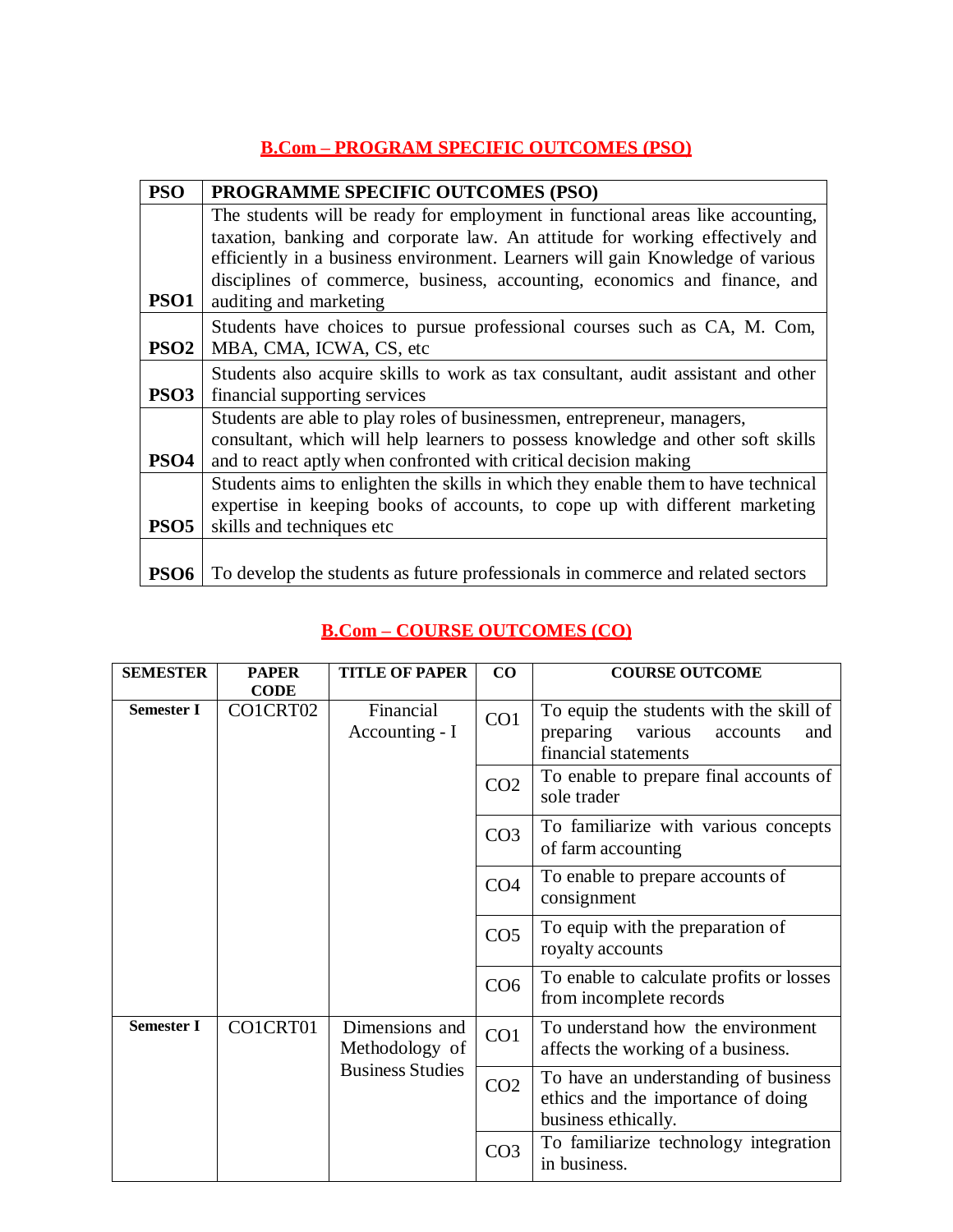|                    |          |                                                | CO <sub>4</sub> | To<br>introduce<br>the<br>importance<br>Corporate Social Responsibility.                                                                      |
|--------------------|----------|------------------------------------------------|-----------------|-----------------------------------------------------------------------------------------------------------------------------------------------|
|                    |          |                                                | CO <sub>5</sub> | To explain how government policies<br>have transformed business in India                                                                      |
| <b>Semester I</b>  | CO1CRT03 | Corporate<br>Regulations and<br>Administration | CO <sub>1</sub> | To familiarize the students with the<br>principals and practice of Joint Stock<br>Companies management and<br>administration                  |
|                    |          |                                                | CO <sub>2</sub> | To enable the students to understand<br>the regulations and administration of<br>joint stock companies in India as per<br>Companies Act, 2013 |
|                    |          |                                                | CO <sub>3</sub> | introduce<br>To<br>the<br>procedure<br>of<br>formation of a company.                                                                          |
|                    |          |                                                | CO <sub>4</sub> | To familiarize documents related to<br>formation of a company.                                                                                |
|                    |          |                                                | CO <sub>5</sub> | To have an understanding on modes of<br>acquiring membership in a company.                                                                    |
|                    |          |                                                | CO6             | To familiarize the meaning and modes<br>of winding up in a company                                                                            |
| <b>Semester I</b>  | CO1CMT01 | Banking and<br>Insurance                       | CO <sub>1</sub> | To understand banking system and its<br>functions.                                                                                            |
|                    |          |                                                | CO <sub>2</sub> | To familiarize the terms used in<br>banking.                                                                                                  |
|                    |          |                                                | CO <sub>3</sub> | To get an idea about insurance and its<br>types.                                                                                              |
|                    |          |                                                | CO <sub>4</sub> | To know how to buy an insurance<br>policy and its relevance in this era.                                                                      |
|                    |          |                                                | CO <sub>5</sub> | To introduce recent developments and<br>government initiatives in the field of<br>banking and insurance.                                      |
| <b>Semester II</b> | CO2CRT04 | Financial<br>Accounting - II                   | CO <sub>1</sub> | To enable to prepare accounts of<br>branches.                                                                                                 |
|                    |          |                                                | CO <sub>2</sub> | To know more about dissolution of<br>partnership firms.                                                                                       |
|                    |          |                                                | CO <sub>3</sub> | To have better understanding<br>on<br>application of important accounting<br>standards.                                                       |
|                    |          |                                                | CO <sub>4</sub> | To equip with the preparation of hire<br>purchase accounts                                                                                    |
|                    |          |                                                | CO <sub>5</sub> | familiarize<br>To<br>departmental<br>with<br>accounting                                                                                       |
| <b>Semester II</b> | CO2CMT02 | Principles of<br><b>Business</b>               | CO <sub>1</sub> | To know the basic principles and<br>theories of economics and to meet<br>managerial challenges.                                               |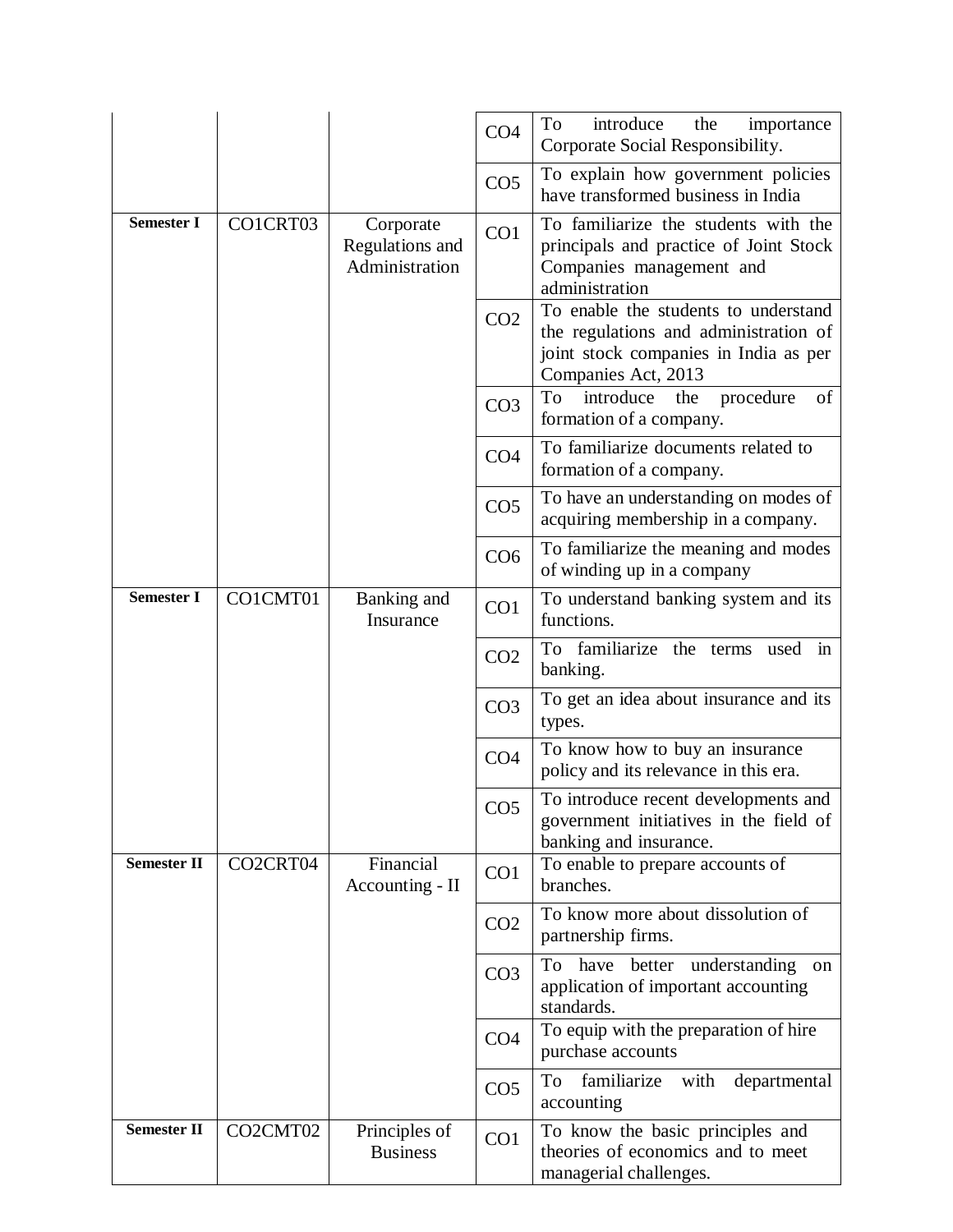|                     |          | Decisions                     | CO <sub>2</sub> | To apply Demand Theory in order to<br>evaluate and estimate current and<br>future demand of a product.     |
|---------------------|----------|-------------------------------|-----------------|------------------------------------------------------------------------------------------------------------|
|                     |          |                               | CO <sub>3</sub> | To get an idea about cost - output<br>relationship with the help of cost<br>analysis.                      |
|                     |          |                               | CO <sub>4</sub> | To have a better understanding on<br>pricing theory, price mechanism and<br>price determination            |
|                     |          |                               | CO <sub>5</sub> | To familiarize with different markets<br>in economy                                                        |
| <b>Semester II</b>  | CO2CRT05 | <b>Business</b><br>Regulatory | CO <sub>1</sub> | To understand the basic concepts of<br>mercantile law.                                                     |
|                     |          | Framework                     | CO <sub>2</sub> | To familiarize with legal framework<br>influencing business decisions.                                     |
|                     |          |                               | CO <sub>3</sub> | To get an idea about provisions of<br>various elements of contract.                                        |
|                     |          |                               | CO <sub>4</sub> | To discuss about bailment, pledge,<br>surety and guarantee.                                                |
|                     |          |                               | CO <sub>5</sub> | To underline Law of Agency.                                                                                |
| <b>Semester II</b>  | CO2CRT06 | <b>Business</b><br>Management | CO <sub>1</sub> | familiarize with concepts<br>To<br>and<br>principles of management.                                        |
|                     |          |                               | CO <sub>2</sub> | idea<br>To<br>social<br>about<br>get<br>an<br>responsibility of management in the<br>present era.          |
|                     |          |                               | CO <sub>3</sub> | To discuss about various management<br>functions.                                                          |
|                     |          |                               | CO <sub>4</sub> | To explain how planning can be done<br>effectively, types of plan and MBO.                                 |
|                     |          |                               | CO <sub>5</sub> | To discuss how organizing helps to<br>achieve the objectives of an enterprise.                             |
|                     |          |                               | CO <sub>6</sub> | To<br>observe<br>the<br>of<br>components<br>direction, leadership and motivation.                          |
|                     |          |                               | CO <sub>7</sub> | To<br>list out<br>modern<br>management<br>techniques                                                       |
| <b>Semester III</b> | CO3CRT07 | Corporate<br>Accounting - I   | CO1             | To<br>understand<br>of<br>redemption<br>preference shares and types of issues.                             |
|                     |          |                               | CO <sub>2</sub> | To enable to prepare company's final<br>accounts.                                                          |
|                     |          |                               | CO <sub>3</sub> | determine<br>of<br>To<br>the<br>liability<br>underwriters<br>of<br>in<br>respect<br>underwriting contract. |
|                     |          |                               | CO <sub>4</sub> | in<br>claims<br>compute insurance<br>To<br>various situations.                                             |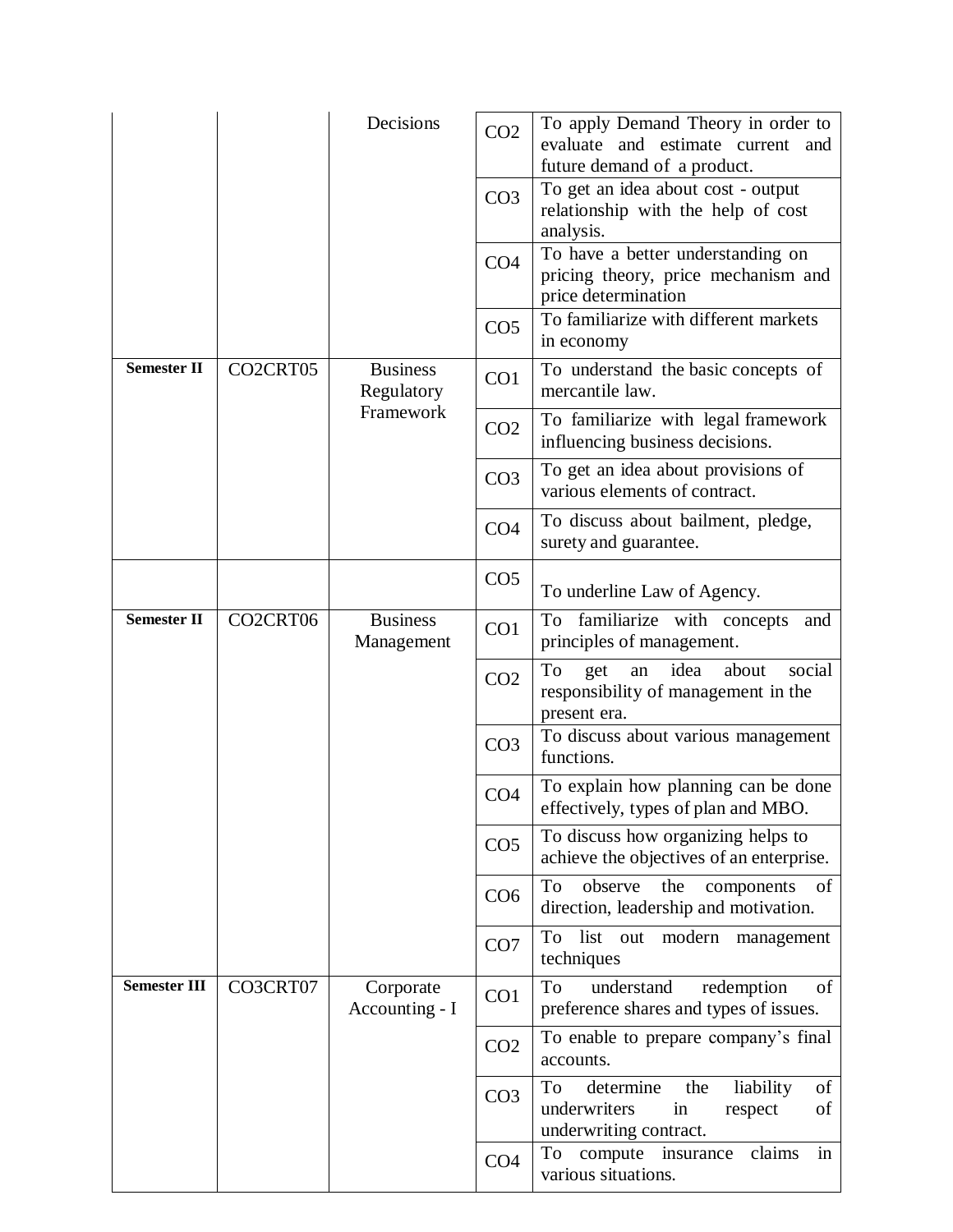|                     |          |                                        | CO <sub>5</sub> | To equip with the preparation of<br>investment accounts and to discuss the<br>treatment of bonus shares and right<br>shares                |
|---------------------|----------|----------------------------------------|-----------------|--------------------------------------------------------------------------------------------------------------------------------------------|
| <b>Semester III</b> | CO3CRT08 | Quantitative<br>Techniques for         | CO <sub>1</sub> | To identify the role of statistics and its<br>importance in business.                                                                      |
|                     |          | Business - I                           | CO <sub>2</sub> | To identify<br>appropriate<br>sampling<br>survey methods for collecting the data<br>and analysing it.                                      |
|                     |          |                                        | CO <sub>3</sub> | To determine measures of central<br>tendency and its role in data analysis                                                                 |
|                     |          |                                        | CO <sub>4</sub> | To familiarize measures of dispersion<br>and different techniques.                                                                         |
|                     |          |                                        | CO <sub>5</sub> | To identify interpolate and extrapolate<br>value from a series and use it for<br>forecasting                                               |
| <b>Semester III</b> | CO3CRT09 | Financial<br>Markets and<br>Operations | CO <sub>1</sub> | To elucidate different components of<br>Indian financial system and its recent<br>developments.                                            |
|                     |          |                                        | CO <sub>2</sub> | have<br>understanding<br>To<br>better<br>on<br>different methods of issuing shares<br>and role of intermediaries in the<br>primary market. |
|                     |          |                                        | CO <sub>3</sub> | describe<br>To<br>the<br>instruments,<br>participants<br>operations<br>and<br>of<br>secondary market.                                      |
|                     |          |                                        | CO <sub>4</sub> | To point out mutual funds, its types,<br>benefits and limitations of mutual<br>fund.                                                       |
|                     |          |                                        | CO <sub>5</sub> | To give an overview on derivative<br>instruments                                                                                           |
| <b>Semester III</b> | CO3CRT10 | Marketing<br>Management                | CO <sub>1</sub> | To provide a sound understanding of<br>the basic principles of marketing<br>management.                                                    |
|                     |          |                                        | CO <sub>2</sub> | To discriminate type of markets and<br>state the factors on which market<br>segmentation is done.                                          |
|                     |          |                                        | CO <sub>3</sub> | To give a better understanding on<br>product<br>lifecycle,<br>branding<br>and<br>packaging.                                                |
|                     |          |                                        | CO <sub>4</sub> | To discuss various factors influencing<br>and strategies adopted by business<br>pricing of a product.                                      |
|                     |          |                                        | CO <sub>5</sub> | To point out different intermediaries<br>in distribution.                                                                                  |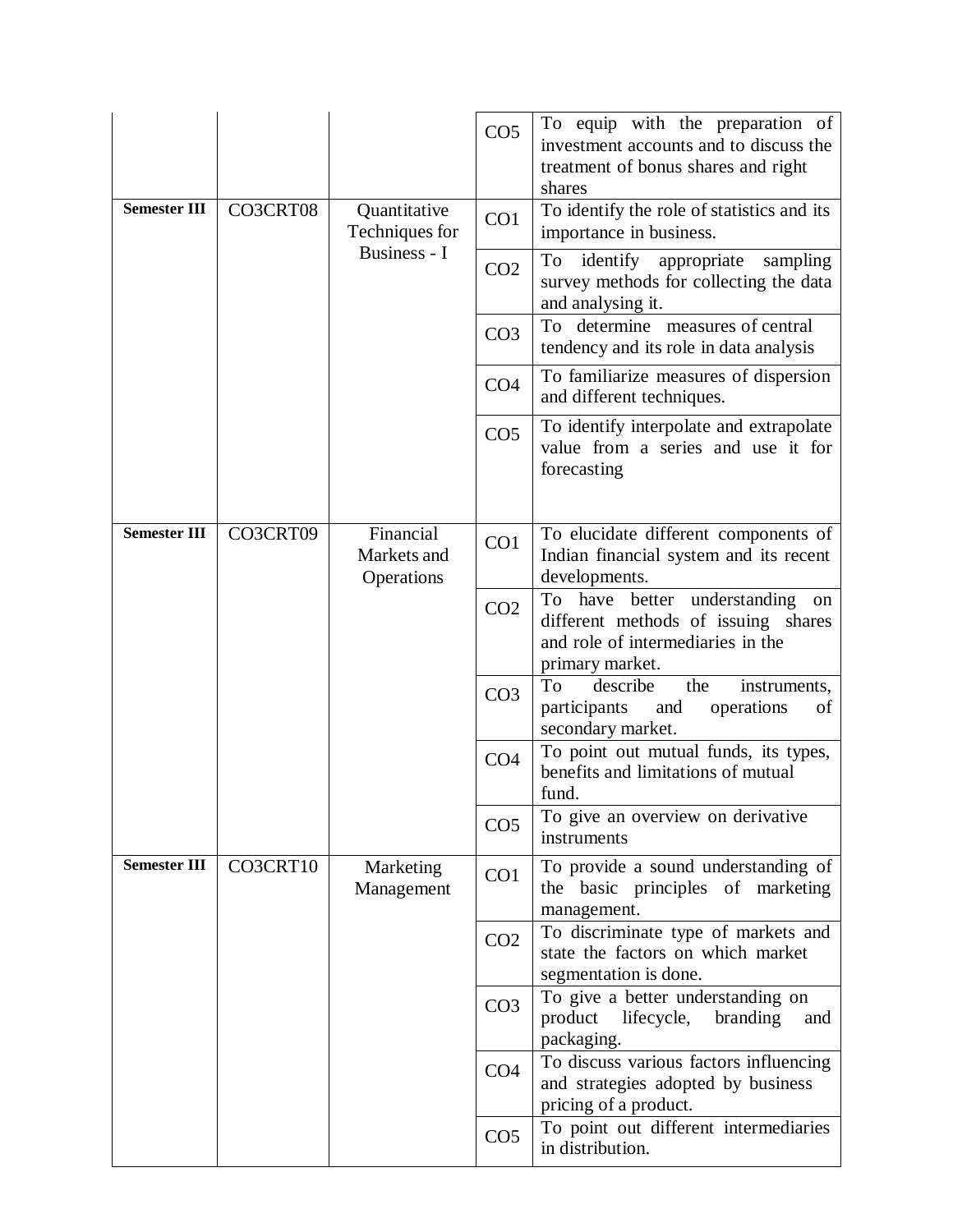|                     |          |                                  | CO <sub>6</sub> | elucidate emerging trends<br>To<br>in<br>marketing                                                                                                                |
|---------------------|----------|----------------------------------|-----------------|-------------------------------------------------------------------------------------------------------------------------------------------------------------------|
| <b>Semester III</b> | CO3OCT01 | Goods and<br><b>Services Tax</b> | CO <sub>1</sub> | To give the students a general<br>understanding of the GST Law in<br>India.                                                                                       |
|                     |          |                                  | CO <sub>2</sub> | To give an insight into the prevailing<br>Tax system in India and Kerala.                                                                                         |
|                     |          |                                  | CO <sub>3</sub> | To give full awareness about Indian<br>Taxation System.                                                                                                           |
|                     |          |                                  | CO <sub>4</sub> | To make awareness on various Acts<br>and laws relating to GST.                                                                                                    |
|                     |          |                                  | CO <sub>5</sub> | To<br>equip them to<br>become<br>tax<br>practitioners                                                                                                             |
| <b>Semester IV</b>  | CO4CRT11 | Corporate<br>$Accounting - II$   | CO <sub>1</sub> | To equip students with preparation of<br>financial<br>of<br>statement<br>banking<br>companies.                                                                    |
|                     |          |                                  | CO <sub>2</sub> | with<br>To<br>enable<br>students<br>the<br>preparation of financial statements of<br>Insurance companies.                                                         |
|                     |          |                                  | CO <sub>3</sub> | understand the procedure<br>To<br>for<br>internal reconstruction.                                                                                                 |
|                     |          |                                  | CO <sub>4</sub> | To provide a sound understanding on<br>amalgamation, absorption and external<br>reconstruction.                                                                   |
|                     |          |                                  | CO <sub>5</sub> | To<br>familiarize<br>with<br>corporate<br>accounting procedure for liquidation<br>of companies                                                                    |
| <b>Semester IV</b>  | CO4CRT13 | Entrepreneurship<br>Development  | CO1             | entrepreneurial<br>To<br>develop<br>spirit<br>among students                                                                                                      |
|                     |          | and Project<br>Management        | CO <sub>2</sub> | To examine the role of entrepreneur in<br>economic development                                                                                                    |
|                     |          |                                  | CO <sub>3</sub> | To compare and classify types of<br>entrepreneurs                                                                                                                 |
|                     |          |                                  | CO <sub>4</sub> | To have a better idea on project<br>identification, project formulation and<br>project evaluation.                                                                |
|                     |          |                                  | CO <sub>5</sub> | To identify the entrepreneurial support<br>in India and to discuss on special<br>institutions in India for entrepreneurial<br>development and assistance in India |
| <b>Semester IV</b>  | CO4CRT12 | Quantitative<br>Techniques for   | CO <sub>1</sub> | To familiarize with more advanced<br>tools of data analysis and forecasting                                                                                       |
|                     |          | Business-II                      | CO <sub>2</sub> | To get more idea on correlation and<br>determine the relationship between<br>variables using correlation                                                          |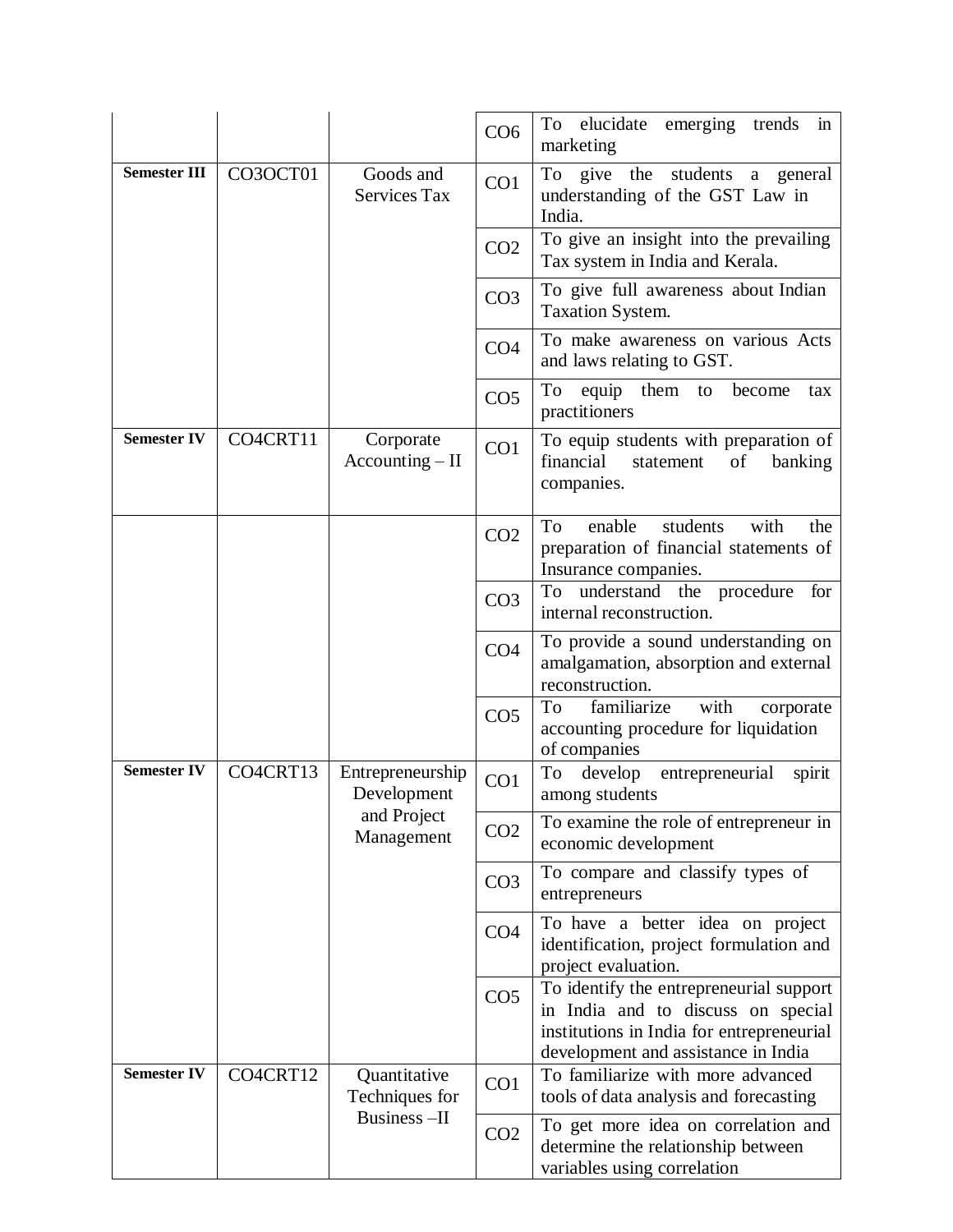|                    |          |                            | CO <sub>3</sub> | build<br>model comprising<br>To<br>the<br>variables and using regression                                                        |
|--------------------|----------|----------------------------|-----------------|---------------------------------------------------------------------------------------------------------------------------------|
|                    |          |                            | CO <sub>4</sub> | To<br>index<br>appropriate<br>construct<br>numbers.                                                                             |
|                    |          |                            | CO <sub>5</sub> | To perform a time series analysis of<br>data                                                                                    |
|                    |          |                            | CO <sub>6</sub> | To determine the probability of simple<br>events                                                                                |
| <b>Semester IV</b> | CO4OCT01 | Financial<br>Services      | CO <sub>1</sub> | To provide an overall idea of financial<br>services available in the country.                                                   |
|                    |          |                            | CO <sub>2</sub> | To create an understanding on recent<br>trends in financial services sector.                                                    |
|                    |          |                            | CO <sub>3</sub> | To familiarize with credit rating and<br>agencies involved in credit rating.                                                    |
|                    |          |                            | CO <sub>4</sub> | To build a thorough understanding of<br>the central ideas and theories of recent<br>trends in financial services                |
| <b>Semester V</b>  |          | CO5CRT14 Cost Accounting 1 | CO <sub>1</sub> | To familiarize the basics concept of<br>cost and how cost are presented in<br>financial statements.                             |
|                    |          |                            | CO <sub>2</sub> | To<br>make the<br>students<br>learn<br>the<br>fundamentals of cost accounting as<br>separate system of accounting               |
|                    |          |                            | CO <sub>3</sub> | To acquaint the students with different<br>methods and techniques of costing.                                                   |
|                    |          |                            | CO <sub>4</sub> | To provide the students' knowledge<br>about the methods and techniques<br>applicable for<br>of<br>different types<br>industries |
| Semester V         | CO5CRT16 | Financial<br>Management    | CO1             | To build a thorough understanding of<br>the central ideas and theories of<br>modern finance.                                    |
|                    |          |                            | CO <sub>2</sub> | To familiarize the students to learn<br>about the practical applications of<br>financial management concepts.                   |
|                    |          |                            | CO <sub>3</sub> | To make the students to understand<br>the functional area and principles of<br>Financial management                             |
|                    |          |                            | CO <sub>4</sub> | To provide knowledge about the<br>various sources of finance in decision<br>making processes.                                   |
|                    |          |                            | CO <sub>5</sub> | To<br>give<br>about<br>an<br>awareness<br>investment<br>decisions<br>capital<br>in<br>budgeting                                 |
| <b>Semester V</b>  | CO5OCT01 | Income $Tax - I$           | CO1             | To familiarize with basic concepts of<br>Income Tax Act 1961                                                                    |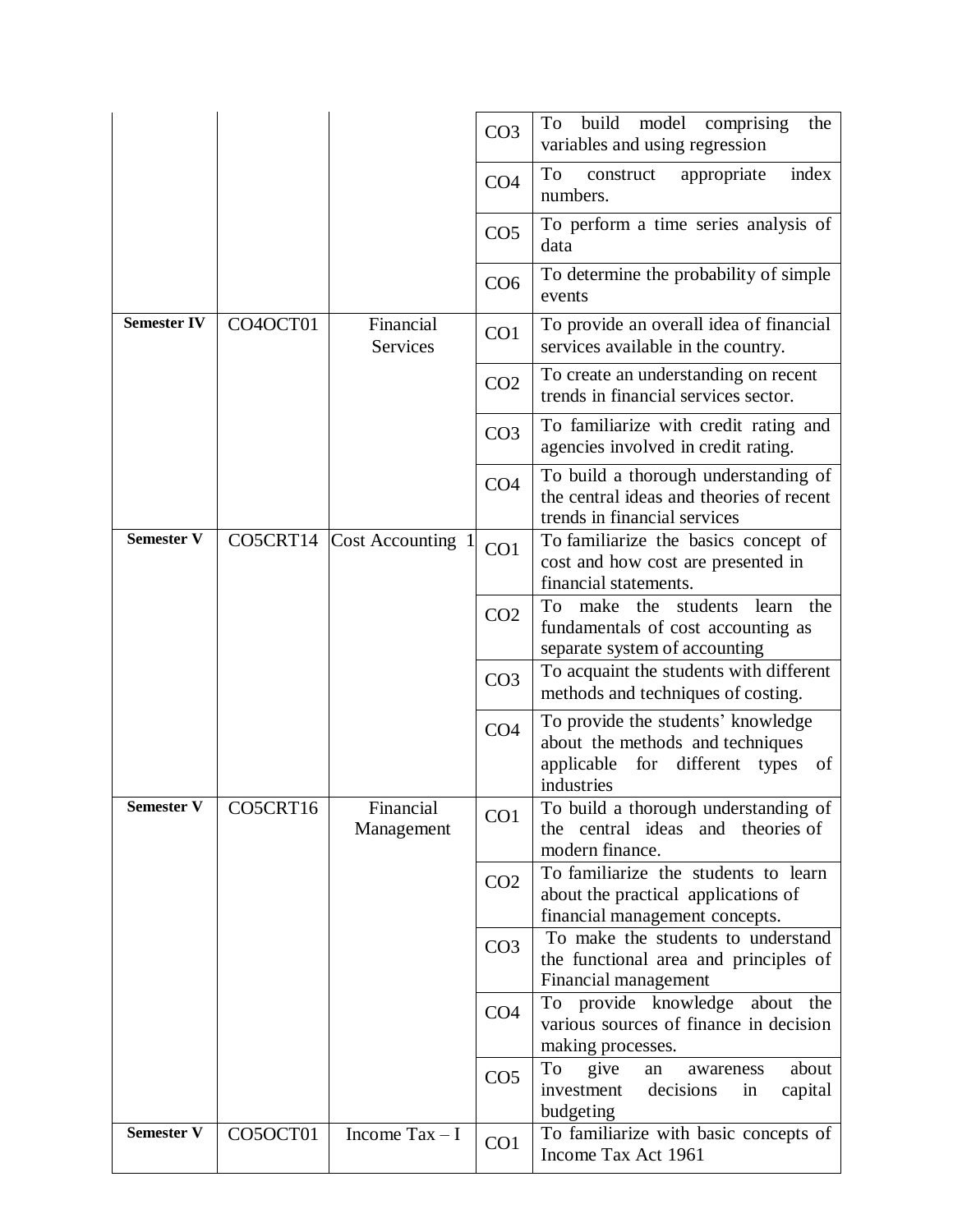|                    |          |                                               | CO <sub>2</sub> | To build a thorough understanding on<br>Residential Status of different Persons.                                                        |
|--------------------|----------|-----------------------------------------------|-----------------|-----------------------------------------------------------------------------------------------------------------------------------------|
|                    |          |                                               | CO <sub>3</sub> | To give a sound understanding on<br>different heads of income such as                                                                   |
|                    |          |                                               |                 | Income from salary, Income from<br>House Property. Profits and Gain from<br><b>Business or Profession.</b>                              |
|                    |          |                                               | CO <sub>4</sub> | To have a better idea on various rates<br>of Income Tax                                                                                 |
| <b>Semester V</b>  | CO5CRT15 | Environment<br>Management and<br>Human Rights | CO <sub>1</sub> | To create an awareness regarding<br>natural resources and environmental<br>aspects.                                                     |
|                    |          |                                               | CO <sub>2</sub> | To provide knowledge about<br>the<br>Environmental<br>various<br>laws<br>and<br>legislations involved in India.                         |
|                    |          |                                               | CO <sub>3</sub> | To give an awareness on Human<br>Rights.                                                                                                |
|                    |          |                                               | CO <sub>4</sub> | To acquaint the students about recent<br>developments<br>filed<br>in<br>the<br>of                                                       |
|                    |          |                                               |                 | commerce and management relating to<br>environment.                                                                                     |
|                    |          |                                               | CO <sub>5</sub> | To<br>knowledge<br>give<br>about<br>the<br>structure, concept and function of<br>Ecosystems                                             |
|                    |          |                                               |                 |                                                                                                                                         |
| <b>Semester V</b>  | CO5OP03  | Fundamentals of<br>Accounting                 | CO <sub>1</sub> | To make the students with the basic<br>accounting principles and practices in<br>business.                                              |
|                    |          |                                               | CO <sub>2</sub> | To provide knowledge<br>about<br>the<br>theory base of accounting.                                                                      |
|                    |          |                                               | CO <sub>3</sub> | To<br>give an understanding<br>about<br>accounting standards.                                                                           |
|                    |          |                                               | CO <sub>4</sub> | To give an awareness about Financial<br><b>Statement</b>                                                                                |
| <b>Semester VI</b> | CO6CRT17 | <b>Cost Accounting</b><br>$-\amalg$           | CO <sub>1</sub> | To familiarize students with different<br>concepts of cost accounting like job                                                          |
|                    |          |                                               | CO <sub>2</sub> | costing, contract costing etc<br>To know more about different types of<br>budgets and various aspects related to<br>budgetary control.  |
|                    |          |                                               | CO <sub>3</sub> | To make students learn about marginal<br>costing.                                                                                       |
|                    |          |                                               | CO <sub>4</sub> | To<br>familiarize<br>with<br>various<br>cost<br>concepts like fixed cost, variable cost,<br>breakeven point, break even analysis<br>etc |